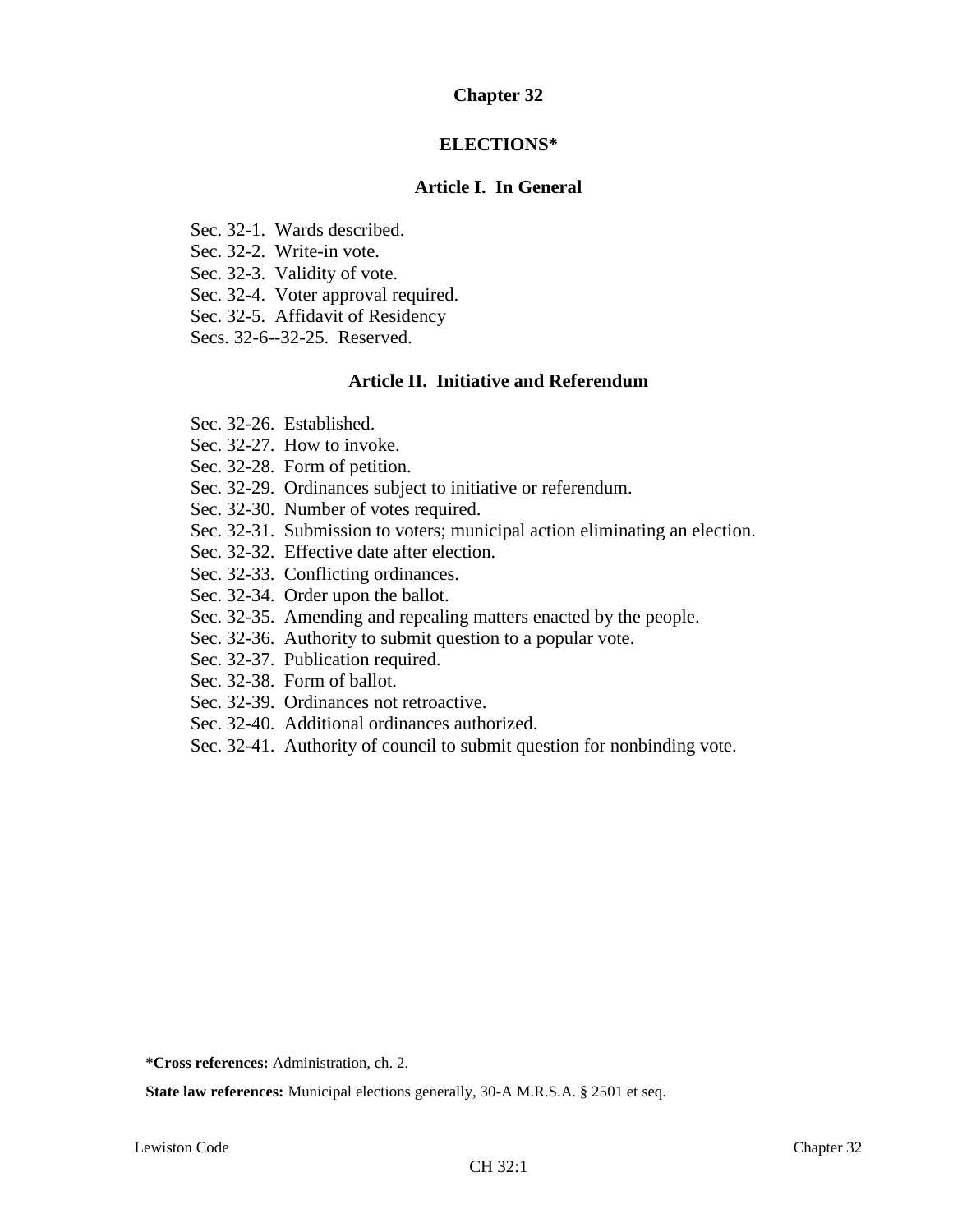### **ARTICLE I. IN GENERAL**

#### **Sec. 32-1. Wards described.**

*Official Ward Map.* The wards of the city for all elections of the city shall be as shown on the map dated June 13, 2014 and maintained on file in the office of the city clerk.

The map shall depict the boundaries of each of the seven city electoral wards.

All amendments to the map shall be approved by the city council, and all amendments so approved shall be recorded in the office of the city clerk.

(Code 1982, § 9-1; Ord. No. 93-10, § 9-1, 7-1-93; Ord. No. 93-14, § 9-1, 8-19-93; Ord. No. 4-22, 9-9-04; Ord. No. 14-08, 6-13-14)

#### **Sec. 32-2. Write-in vote.**

If a voter wishes to vote for a person whose name is not on the ballot, he shall write the full name in the blank space provided at the end of the list of nominees for the office in question, with the surname first or last. The voter shall then complete the voting indicator next to the name.

(Code 1982, § 9-3, Ord. No. 14-01, 3-6-14)

# **Sec. 32-3. Validity of vote.**

If a voter marks his ballot or casts a write-in vote in a manner which differs from the instructions at the top of the ballot, but in such a manner that it is possible to determine the voter's choice, then the vote for the office or question concerned shall be counted.

(Code 1982, § 9-4)

#### **Sec. 32-4. Voter approval required.**

No local tax monies shall be spent to build a convention center or civic center in the City of Lewiston. The construction of a convention center or civic center shall not be funded through the city's general budget, general obligation bonds, and/or community development block grants unless approved by the voters at a regular or special municipal election.

(Ord. No. 98-10, 11-5-98)

#### **Sec. 32-5. Affidavit of Residency.**

Any person filing for any elected city office shall, no later than the closing date for the receipt of nomination papers, file with the City Clerk a statement made under oath and notarized, indicating their place of residence and obligating them to notify the Clerk, during the term of the office to which elected of any change in that place of residence, within or outside the ward, to which the candidate was elected unless the candidate is a mayor or an at large member of the School Committee, in which case it is a change of residence outside the City.

Lewiston Code Chapter 32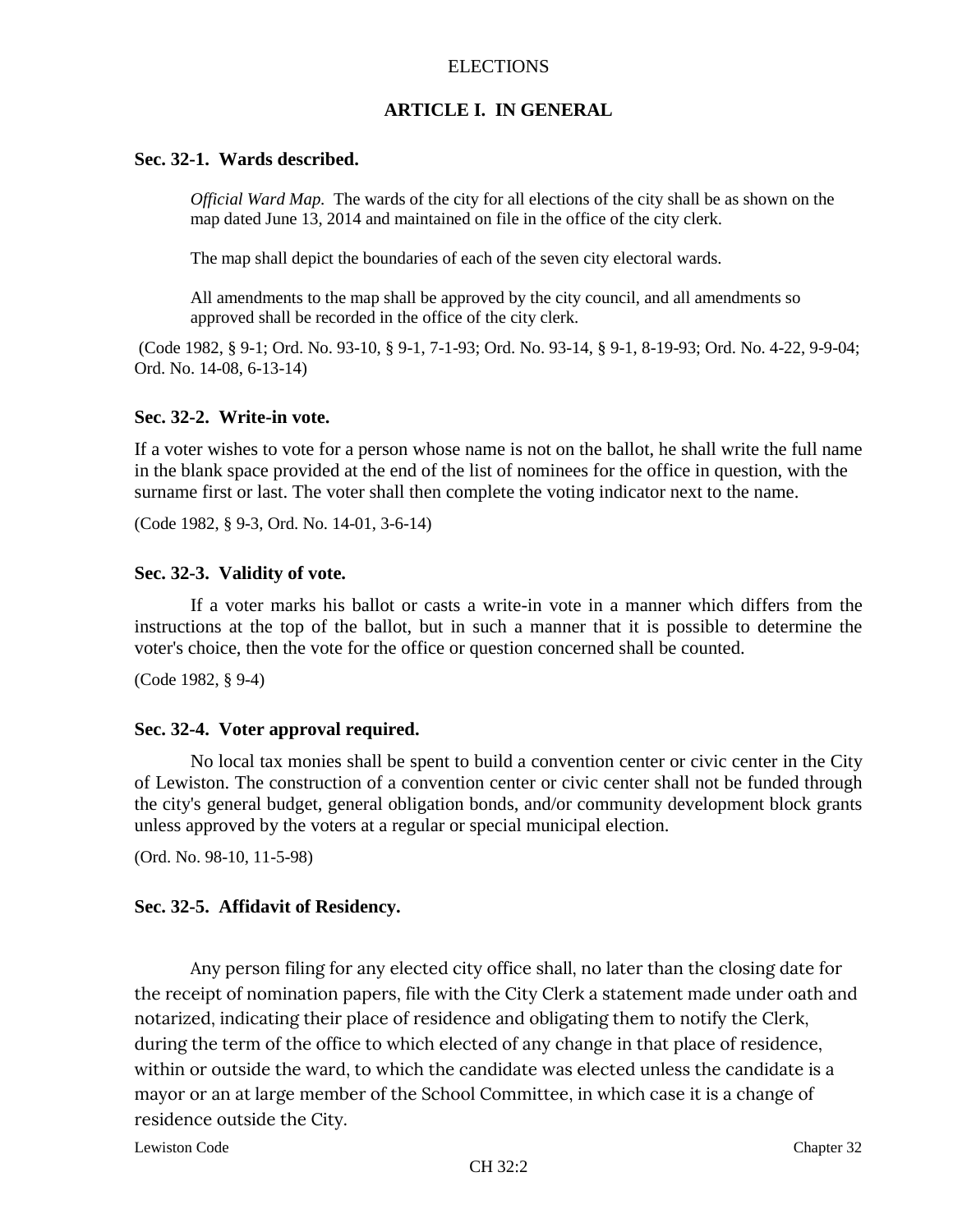# **AFFIDAVIT OF RESIDENCE**

(To Be Submitted To The Lewiston City Clerk On Or Prior To The Last Date On Which Nomination Papers Are Due)

I \_\_\_\_\_\_\_\_\_\_\_\_\_\_\_\_, being first duly sworn, do hereby state that I am a resident of the City of Lewiston, a registered voter in Ward <sub>\_\_\_</sub>, that on or prior to the last date on which nomination papers are due I will have been qualified to vote in Ward  $\frac{1}{\sqrt{2}}$  for a period at least three (3) months (at least six months for mayoral candidate) and a candidate for \_\_\_\_\_\_\_\_\_\_\_\_\_\_ an elected office within said city, do hereby affirm that I reside at \_\_\_\_\_\_\_\_\_\_\_\_\_\_\_\_ within said city, that it is my residence within the meaning of state law, 21-A M.R.S.A. §112, as that place where I have established a fixed and principal home to which I, whenever temporarily absent, intend to return, and has been my residence since \_\_\_\_\_\_\_\_\_\_\_\_\_\_\_\_\_\_\_.

Furthermore, I agree that if elected, I am obligated to notify the City Clerk within ten (10) days of any change of residence to a different location within or outside of the Ward to which I am elected unless I have been elected to the position of mayor or an at large position on the School Committee in which case I am to notify the City Clerk within ten (10) days of any change of residence to a location outside of the City. Change of residence means "the act of removal, joined with the intent to remain in another place" as the phrase is used in 21-A M.R.S.A. §112.

| Affiant Signature | Date |
|-------------------|------|
|                   |      |

\_\_\_\_\_\_\_\_\_\_\_\_\_\_\_\_\_\_\_\_\_\_\_\_\_\_\_ \_\_\_\_\_\_\_\_\_\_\_\_\_\_\_\_\_\_\_

**State of Maine Androscoggin, ss**

Then personally appeared before me, the aforenamed \_\_\_\_\_\_\_\_\_\_\_\_\_\_\_\_\_\_\_\_\_, and made oath to the truth of the foregoing statement to the best of my knowledge, information and belief. Subscribed and sworn to before me this  $\frac{1}{\sqrt{2}}$  day of  $\frac{1}{\sqrt{2}}$ 20\_\_ under the pains and penalty of perjury.

| Notary Public                          |        |            |
|----------------------------------------|--------|------------|
| My commission expires: $\frac{\ }{\ }$ | (SEAL) |            |
| $(Ord. No. 21-03, 8-12-21)$            |        |            |
| <b>Lewiston Code</b>                   |        | Chapter 32 |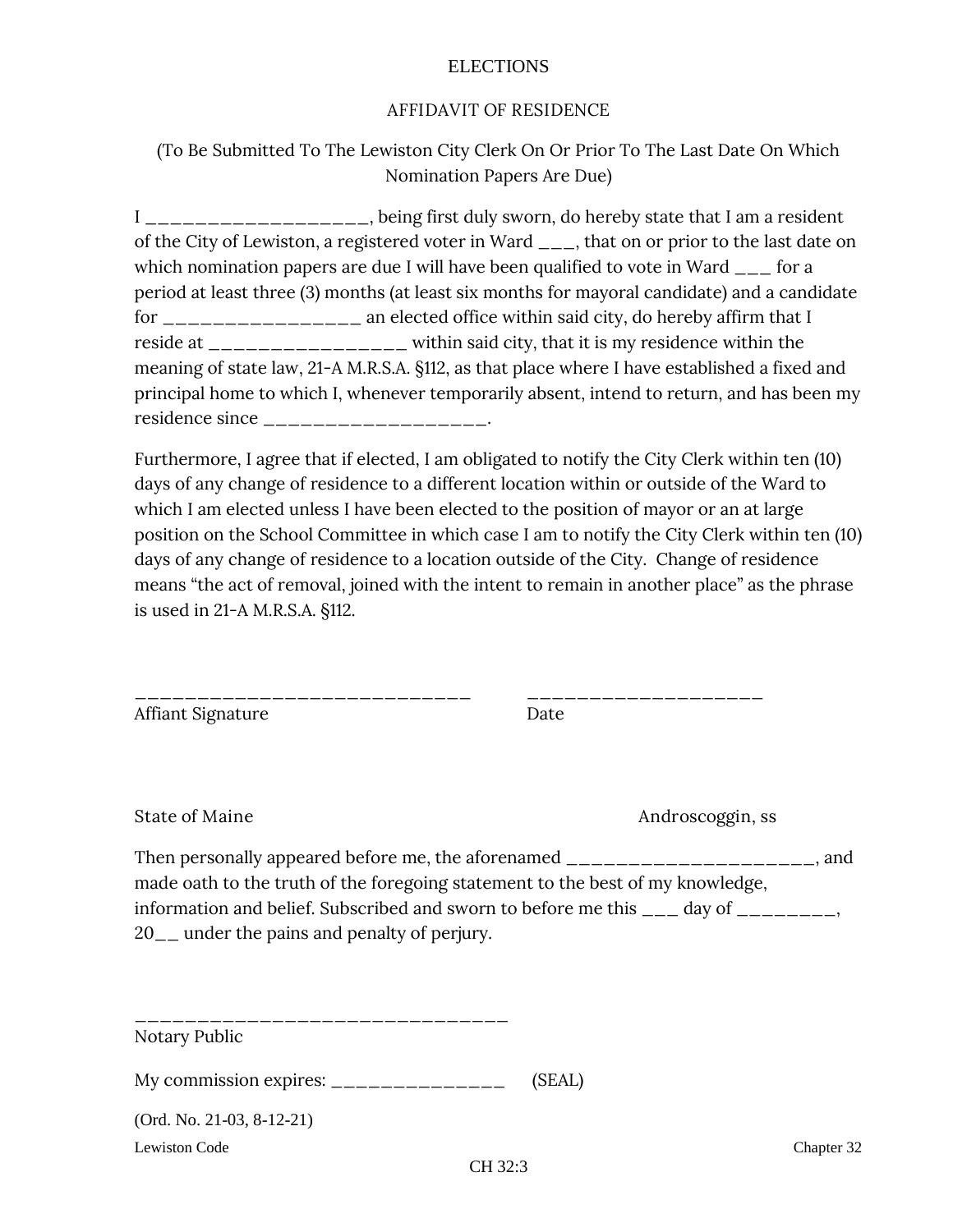**Secs. 32-6--32-25. Reserved.**

#### **ARTICLE II. INITIATIVE AND REFERENDUM**

#### **Sec. 32-26. Established.**

Initiative and referendum for the electors of the city in regard to its municipal affairs are hereby established in accordance with article 4, part 3, section 21, of the state constitution.

(Code 1982, § 9-18)

### **Sec. 32-27. How to invoke.**

The submission to the vote of the people of any proposed or enacted ordinance, order or resolve, or question, may be accomplished by the presentation of a petition therefor to the council in the manner provided in this article. Any ten qualified voters of the city may originate a petition putting in operation the initiative or the referendum by signing a petition application at the office of the city clerk. The petition application shall be available to accept signatures for 10 working days. Whenever requested by ten such voters, the clerk shall prepare the proper petition with a copy of the ordinance, order or resolve to be submitted attached thereto, and upon its being signed by the ten voters, the clerk shall issue the petition forms to the ten voters and upon the request of any registered voter within the city, who shall for 60 days thereafter collect signatures of qualified voters of the city. Any signatures collected outside of the 60-day period shall be deemed invalid. Prior to the close of business on the 60<sup>th</sup> day, or in the event said day is a nonbusiness day, the immediate next business day, the petition forms shall be submitted to the city clerk, the city clerk shall declare the petition closed, shall verify the signatures on the petition within ten business days, and shall at the first regular meeting of the council thereafter present the petition with verification of the number of valid signatures thereto attached to the council. If the number of valid signatures to such petition shall amount to seven percent of the number of votes cast in the City of Lewiston at the last gubernatorial election or greater, the council shall order that the question proposed in the petition be submitted to the voters of the city at the next available, scheduled election following.

Provided, that in the case of the referendum, the entire repeal of the ordinance, order or resolve sought to be referred, and in the case of the initiative, the passage by the council of the desired ordinance, order or resolve, shall put an end to all proceedings under the petition.

(Code 1982, § 9-19; Ord. No. 08-01, 7-10-08; Ord. No. 14-09, 01-01-2015)

#### **Sec. 32-28. Form of petition.**

The petition used to originate the initiative or the referendum shall be substantially in the following terms:

#### PETITION TO THE CITY COUNCIL

#### FOR THE SUBMISSION TO THE PEOPLE OF THE QUESTION

Shall the ordinance, order, resolve or question, a copy of which is hereunto attached, be adopted?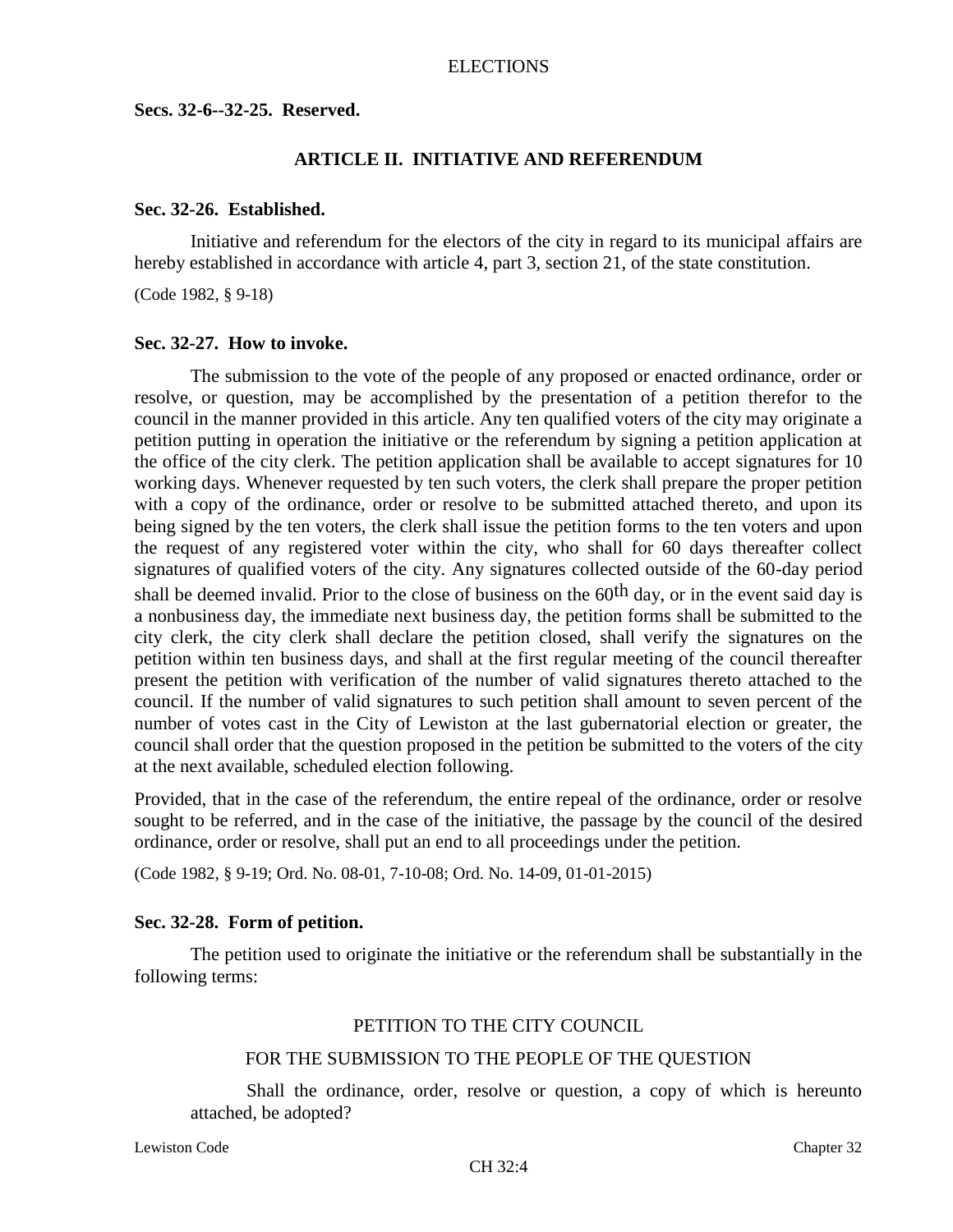|                                                                                            |  | We, the undersigned, are duly qualified voters of the City of Lewiston, residing         |  |  |  |  |  |  |  |
|--------------------------------------------------------------------------------------------|--|------------------------------------------------------------------------------------------|--|--|--|--|--|--|--|
|                                                                                            |  | respectively at the addresses placed opposite our names, and we hereby petition the city |  |  |  |  |  |  |  |
| council to submit the foregoing question to the voters of the City of Lewiston at the next |  |                                                                                          |  |  |  |  |  |  |  |
| regular municipal election.                                                                |  |                                                                                          |  |  |  |  |  |  |  |

| Names | Residence | Date |
|-------|-----------|------|
|       |           |      |
|       |           |      |

(Code 1982, § 9-20; Ord. No. 08-01, 7-10-08)

#### **Sec. 32-29. Ordinances subject to initiative or referendum.**

Initiatives and referendums are permitted on all ordinances, orders and resolves pertaining to the policing power authority of the council to regulate, govern and enforce all legislative matters on the municipal level regarding the health, safety and welfare of the general public, such as, but not limited to zoning, licensing, noise, traffic, solid waste, animals and other related issues. Any resolve dealing with appropriations or orders or resolves dealing with tax levy or budgetary matters shall be subject to the ordinance from which this section derives for the next fiscal year following the successful passage by the voters. No ordinance, order or resolve dealing with terms and conditions of employment for city employees shall be subject to the initiative and referendum provisions contained in this article.

(Ord. No. 08-01, 7-10-08)

#### **Sec. 32-30. Number of votes required.**

Whenever a petition has been originated in accordance with the provisions of this article for the reference to the people of any ordinance, order, resolve or question passed by the council, and the required number of valid signatures has been obtained thereon for its presentation to the council, the same shall be suspended from going into operation until it has been submitted to a vote of the people and has received the affirmative vote of a majority of the voters on such question, unless otherwise restricted in section 32-29.

(Code 1982, § 9-21; Ord. No. 08-01, 7-10-08)

#### **Sec. 32-31. Submission to voters; municipal action eliminating an election.**

When an initiative or referendum petition meeting the requirements of this article is presented by the city clerk, the city council shall order that the proposed or referred ordinance, order, resolve or question be submitted to the voters of the city at the next available, scheduled election following if not otherwise earlier authorized by a special election, unless the city council proceeds to repeal the ordinance, order, resolve or question in the case of a referendum, or to pass the desired ordinance, order, resolve or question in the case of the initiative.

(Code 1982, § 9-22; Ord. No. 08-01, 7-10-08)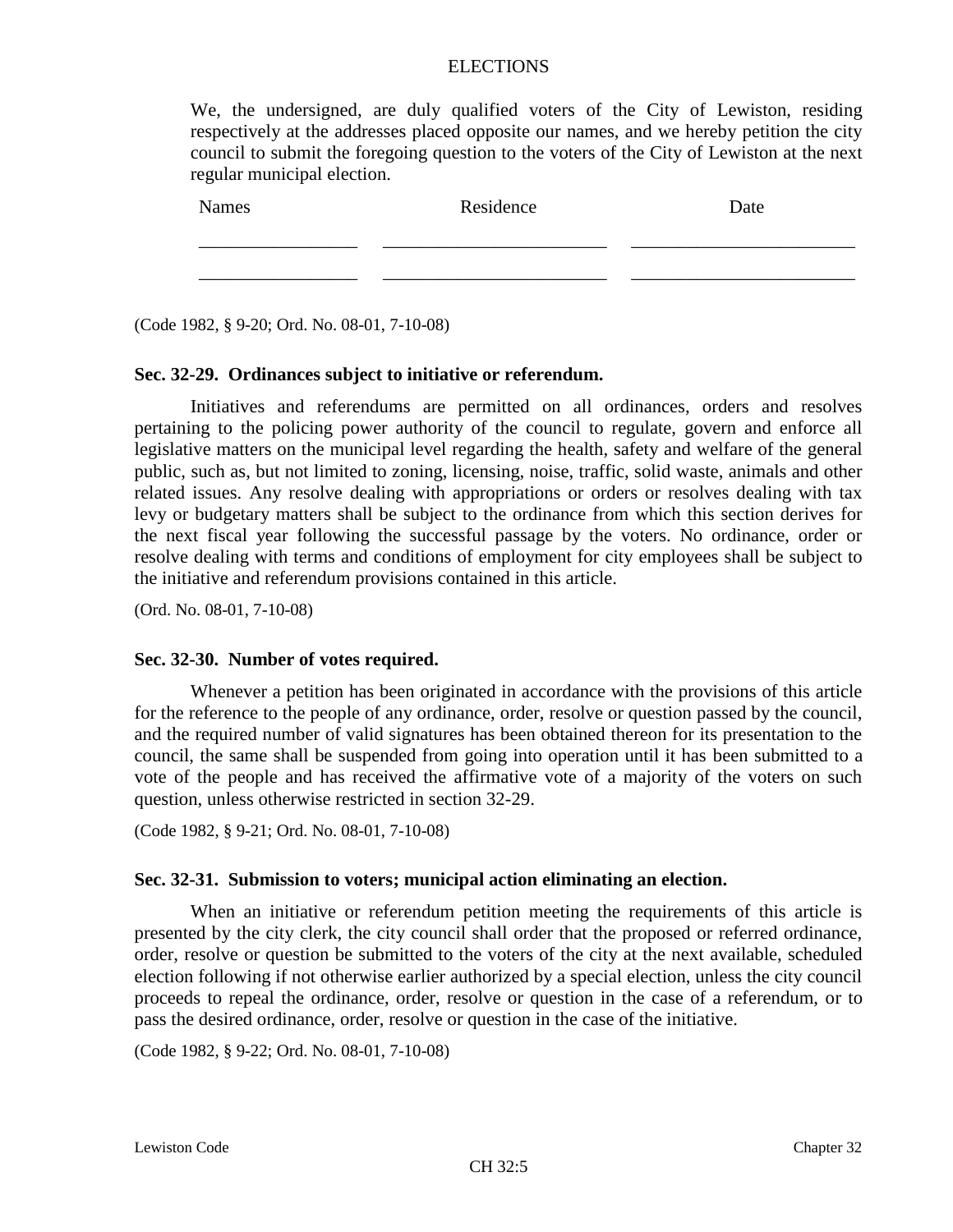# **Sec. 32-32. Effective date after election.**

If a majority of the qualified voters voting on a proposed initiative ordinance, order, resolve or question or a referred ordinance, order, resolve or question shall vote in favor thereof, such ordinance, order, resolve or question shall take effect upon the declaration of the official canvass of the return of such election and the mayor shall forthwith make proclamation thereof.

(Code 1982, § 9-23; Ord. No. 08-01, 7-10-08)

# **Sec. 32-33. Conflicting ordinances.**

Any number of proposed or referred ordinances, orders, resolves or questions may be voted upon at the same election. If two or more ordinances, orders, resolves or questions adopted at the same election shall contain conflicting provisions, the ordinance, order, resolve or question receiving the highest number of votes at such election shall be paramount and all questions of construction shall be determined accordingly.

(Code 1982, § 9-24; Ord. No. 08-01, 7-10-08)

## **Sec. 32-34. Order upon the ballot.**

If two or more ordinances, orders, resolves or questions are submitted at the same election, they shall be placed upon the ballot in the order of the priority of the filing of the respective petitions and shall be given precedence upon the ballot over any and all questions submitted by the council on its own initiative.

(Code 1982, § 9-25; Ord. No. 08-01, 7-10-08)

#### **Sec. 32-35. Amending and repealing matters enacted by the people.**

An ordinance, order, resolve or question proposed by petition or adopted by vote of the people shall not be repealed or amended except by a vote of the people, unless such ordinance, order, resolve or question shall otherwise expressly provide.

(Code 1982, § 9-26; Ord. No. 08-01, 7-10-08)

#### **Sec. 32-36. Authority to submit question to a popular vote.**

The council may submit on its own initiative a proposition for the enactment, repeal or amendment of any ordinance, order, resolve or question except as otherwise provided in this article, to be voted upon at a regular or special city election, and should such proposition receive a majority of the votes cast thereon at such election, such ordinance, order, resolve or question shall be enacted, repealed or amended accordingly.

(Code 1982, § 9-27; Ord. No. 08-01, 7-10-08)

**Editor's note:** Lewiston voters accepted this ordinance, that was passed by the council, at an election held on Feb. 17, 1947.

**State law references:** City council's authority to establish the initiative and referendum, the Maine Constitution, art. IV, § 21.